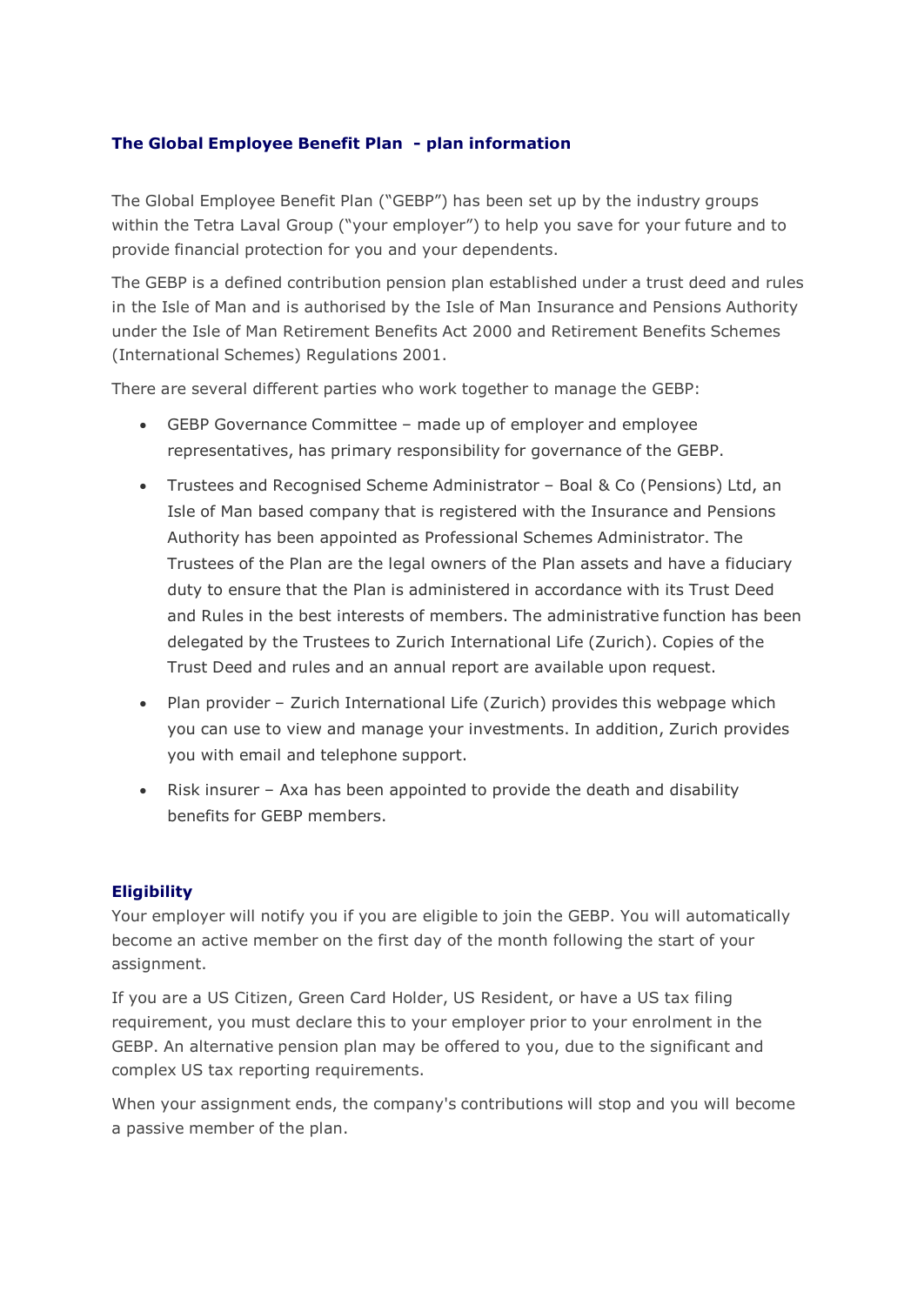# **Contributions**

If you are an active member of the GEBP, you will receive contributions to your individual retirement account on a monthly basis. The contribution is equal to a certain percentage of your pensionable salary - defined as your base salary plus target incentive. This percentage is specified in your contract. Your employer reserves the right to change the contribution rate to the plan, or the future benefit design of the plan, at any time. You will be notified in advance prior to any changes.

Additional individual member contributions to the GEBP are not permitted. If you wish to make additional savings for your retirement, you may wish to consider setting up a personal savings plan through your financial adviser.

# **Investment Choices**

You can choose how your retirement account is invested. There are two ways to invest under the GEBP:

- 1. Lifestyle Portfolios these are pre-set investment strategies that automatically move your funds from higher growth assets into more stable assets as you approach retirement age. There are three lifestyle portfolios to choose from:
	- Conservative
	- Balanced
	- Aggressive

and six to choose from in the Swiss section:

- Swiss Passive
- Global Passive
- North American Passive
- Asian Passive
- Emerging Markets Passive
- European Lifestyle (default investment)
- 2. Self Directed if you wish to take a more active role in selecting your investments, you can follow the self-directed approach and choose from a range of individual funds, which have been selected by the GEBP Governance Committee, based on professional investment advice.

Further information on these investment options can be found in your Fund Centre, accessed via Zurich International Online [https://online.zurichinternationalsolutions.com.](https://online.zurichinternationalsolutions.com/)

If you do not wish to make a personal investment choice, your funds will be automatically invested in the Balanced Lifestyle Portfolio for ROW members and the European Lifestyle for Swiss members.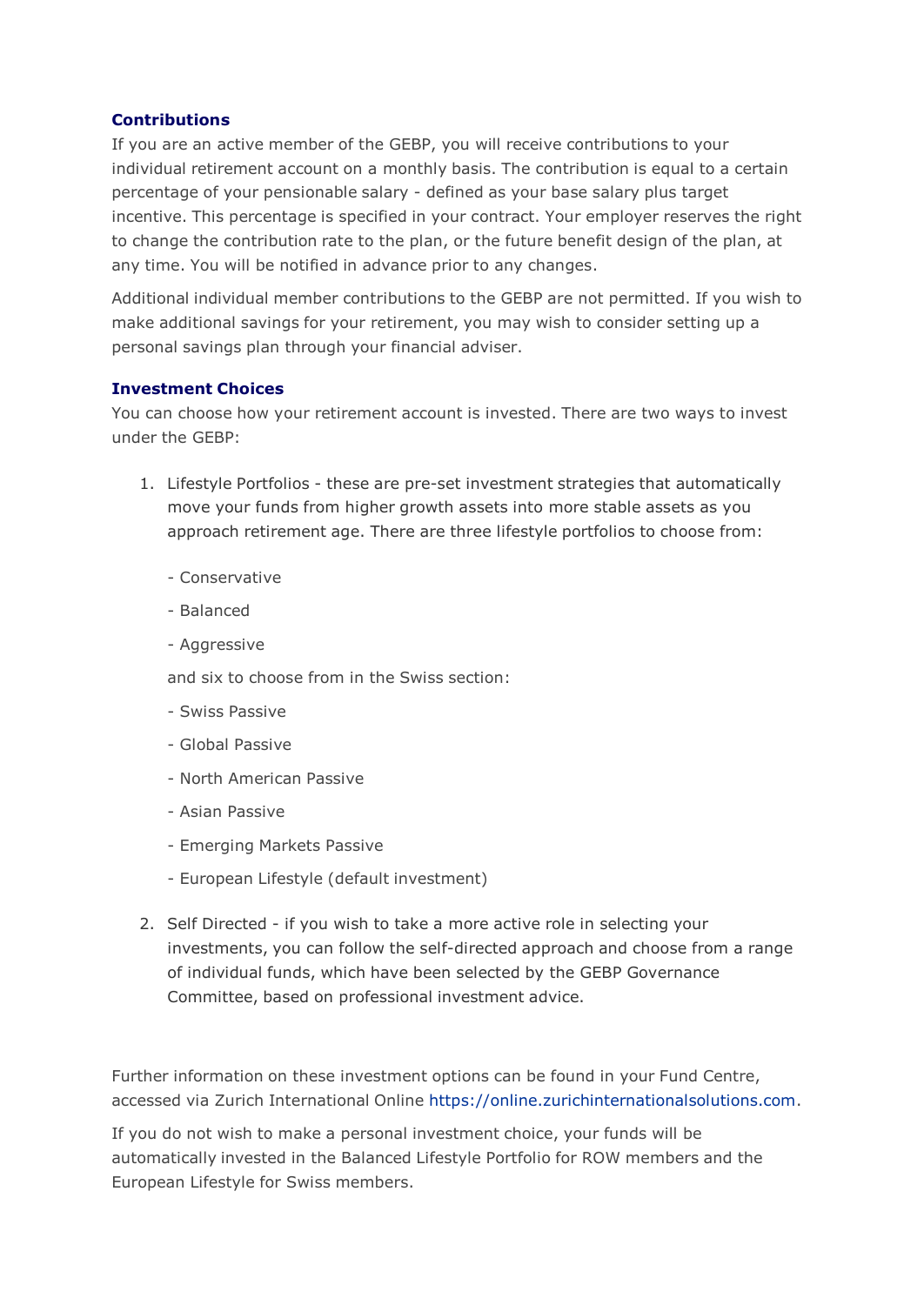You may switch between the lifestyle portfolios and the Self Directed fund options at any time via Zurich International Online [https://online.zurichinternationalsolutions.com,](https://online.zurichinternationalsolutions.com/) however you cannot hold a mixture of Lifestyle Portfolios and Self Directed funds at the same time.

The value of your funds in the GEBP can rise and fall in line with the value of the underlying investments. There are no capital guarantees. You should therefore make sure you are comfortable with the level of risk before making your investment choices. Zurich provides some helpful tools to support you in understanding your personal attitude to risk <http://www.zioinfosite.com/infosite/riskquestionnaire>

# **Zurich International online**

A key feature of the Plan is online access to your retirement account at any time, from anywhere in the world through Zurich International Online (ZIO). Through ZIO, you can view full details of your retirement account and make changes to your investments. You can access ZIO at [https://online.zurichinternationalsolutions.com.](https://online.zurichinternationalsolutions.com/) Zurich will automatically issue you with a user identification and password in order to access ZIO.

### **Your benefits**

You are entitled to receive the funds from your retirement account when one of the following events occurs:

- Retirement at or after age 65
- Early retirement from age 55 with the consent your employer
- Leaving employment of the Tetra Laval Group, please note if you rejoin the group you will lose the option to withdraw the money until you leave

Four options are available to you when you become entitled to receive your benefits:

- 1. A single cash lump sum, paid in your preferred currency
- 2. The balance of your retirement account paid in equal or flexible instalments, in the currency and frequency of your choice, over a period decided by you.
- 3. An annuity, providing you with a regular income in your retirement. The annuity will need to be arranged personally by you (with support from a financial adviser where appropriate) and held in your own name.
- 4. A transfer of the cash value of your retirement account to another retirement plan in your name, and that will accept a transfer from the GEBP.

You are responsible for reporting and paying any taxes due on the benefits you receive from the GEBP. The amount of tax due will depend on your local tax reporting requirements and we strongly recommend you seek advice from a local tax adviser.

### **Benefits payable on Death**

If you are an active member of the GEBP, your beneficiaries will receive two payments in the event of your death:

- 1. A lump sum payment from the risk insurer, as stated in your contract (subject to any maximum limits or exclusions specified by the insurer)
- 2. A lump sum payment from the GEBP administrator, equal to the value of your GEBP retirement account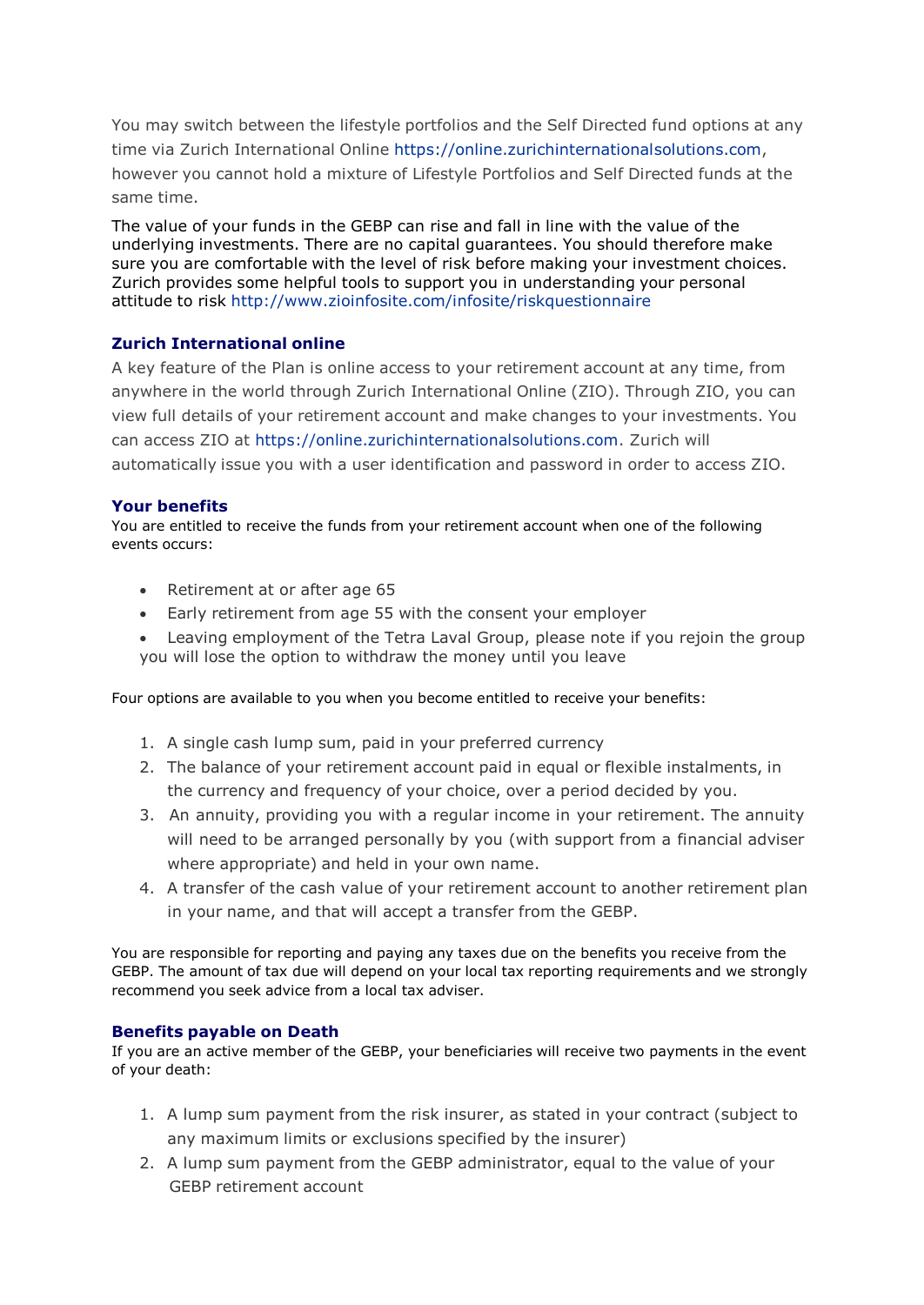If you are a passive member of the GEBP, your beneficiaries will receive only the value of your GEBP retirement account in the event of your death.

The Trustees and insurer have discretion over who shall receive the benefits in the event of your death. However they will give full consideration to the person(s) whom you have nominated as your primary beneficiary(ies). It is therefore important that you complete the online nomination form available through ZIO.

Distributions will be made as soon as possible following your death and completion of the necessary forms.

### **Benefits payable on Long-Term Disability**

If you are an active GEBP member, a benefit may be payable by the risk insurer in the event of your long-term disability as a result of illness or injury that results in your absence from work for a continuous period of at least 12 months.

In order for a claim to be considered, you will have to supply the risk insurer with any medical evidence that it requests.

The basic benefit payable is an amount equal to 67% of your pensionable salary, paid as a regular income until you return to work or leave employment. Once in payment, the benefit will increase by 2% on the anniversary of the first payment, and annually thereafter.

The benefit would cease in a number of circumstances, for instance, if you:

- recover and return to work
- do not continue to meet the definition of long-term disability
- reach normal retirement age
- leave service or die

### **Tax**

You should seek independent tax advice concerning the personal tax implications of the contributions paid to the GEBP and any benefits you receive from the plan. It is your responsibility to provide the information required by the tax authorities in all countries in which you are required to file taxes.

If you are resident in Switzerland at the time that you receive a distribution from GEBP, it is a requirement of the Swiss tax authorities that they are notified of the distribution to you.

#### **Filing a Claim or Dispute**

The procedures for filing a claim or settling a dispute under the Plan If you have a complaint you should refer the matter to your company's Plan Administrator in the first instance. If you are not satisfied with the handling of your complaint or wish to refer the complaint for further consideration please contact the Trustee. If you believe you are being denied any rights or benefits under the Plan, you may also file a claim in writing with the Trustee. If the claim is denied, in whole or in part, the Trustee will notify you in writing, giving the specific reasons for the decision, including specific reference to the pertinent Plan provisions and a description of any additional material or information necessary to affect the claim and an explanation of why that material or information is necessary. The written notice will also advise you of your right to request a review of the claim and the steps that need to be taken if you wish to submit the claim for review.